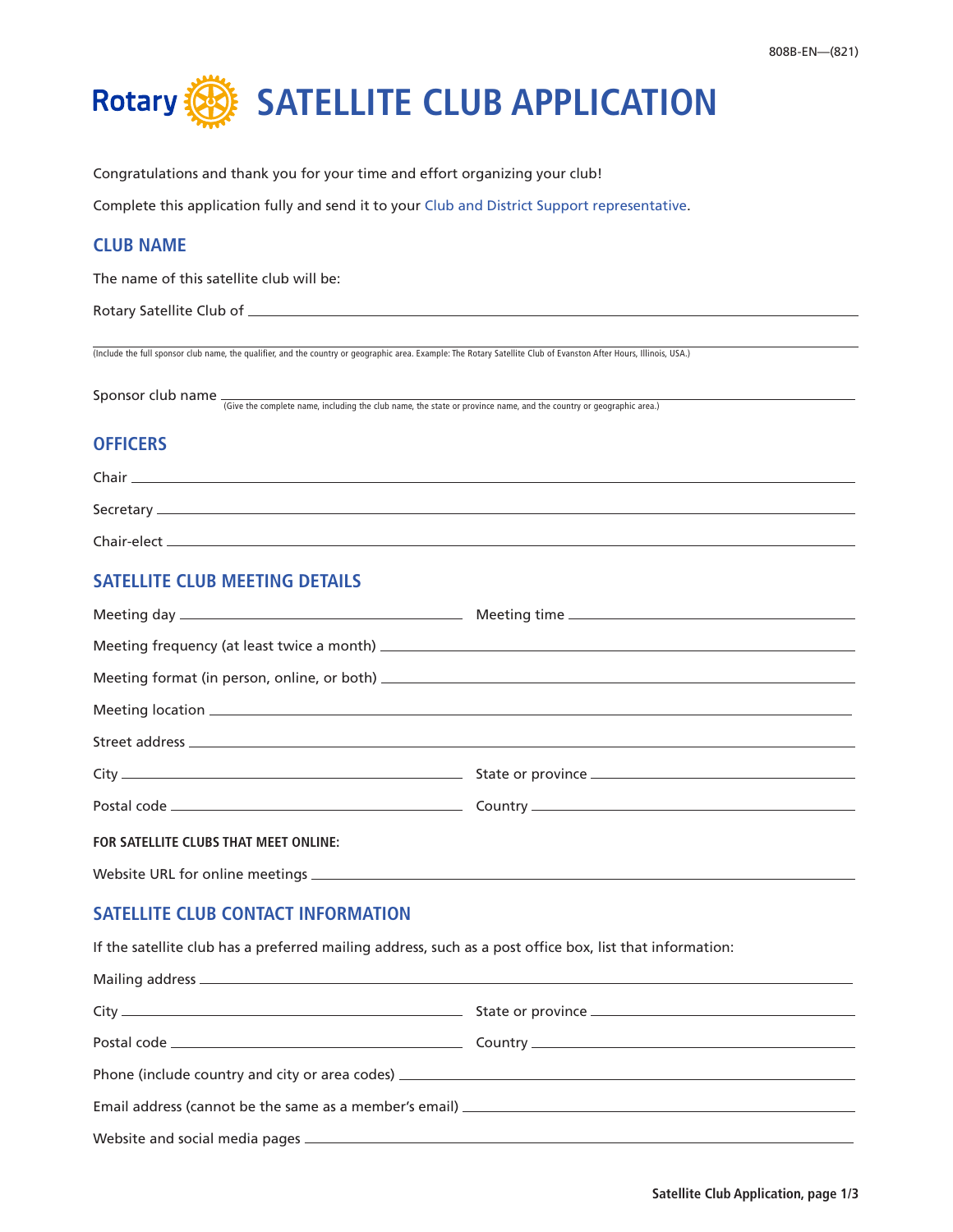#### **ROTARY MAGAZINES**

(check one)

□ Everyone subscribes to *Rotary* magazine.

 $\square$  Some or all of our members subscribe to the following Rotary regional magazine certified by RI:

and everyone subscribes to either it or *Rotary* magazine. (Please ensure that all satellite club members indicate their magazine choice on the member list.)

 $\Box$  The satellite club is in a country excused by the RI Board from subscribing to a magazine: Afghanistan, Albania, Armenia, Azerbaijan, Bosnia-Herzegovina, Cambodia, Croatia, Cyprus, Estonia, Georgia, Greece, Hungary, Indonesia, Israel, Kazakhstan, Kosovo, Latvia, Lithuania, Moldova, Mongolia, Montenegro, North Macedonia, Romania, Slovenia, or Tajikistan.

#### **CERTIFICATION**

*Please read the following carefully. Your signature certifies that this satellite club meets the qualifications set forth in RI's constitutional documents.*

If approved, this satellite club will:

- 1. Abide by the [RI Constitution](https://my.rotary.org/en/document/constitution-rotary-international) and [RI Bylaws](https://my.rotary.org/en/document/bylaws-rotary-international)
- 2. Abide by the [Standard Rotary Club Constitution](https://my.rotary.org/en/document/standard-rotary-club-constitution) of the sponsor club
- 3. Maintain a good relationship with the sponsor club and abide by its decisions
- 4. Provide the sponsor club with all reports required by the Standard Rotary Club Constitution
- 5. Promptly inform the sponsor club about all membership changes
- 6. Submit RI dues for all members to the sponsor club in a timely manner

The signatures of the chair and secretary of this satellite club verify that this club is organized in accordance with [Rotary's policies and constitutional documents](https://my.rotary.org/en/learning-reference/about-rotary/governance-documents) and that the information in this application is accurate.

| Satellite club chair's signature _     | Date |
|----------------------------------------|------|
| Satellite club secretary's signature _ | Date |

As officers of the sponsor club, we certify that:

- 1. This application meets the requirements in Rotary's constitutional documents and the Rotary Code of Policies, and we endorse this club's application to become our satellite club
- 2. All members of the provisional satellite club have participated in an appropriate orientation and education program under the guidance of our club
- 3. Officers of the sponsor club will participate regularly in the meetings of the satellite club
- 4. Members of the satellite club will be included on the club invoice for the sponsor club and will pay their RI dues through the sponsor club
- 5. The satellite club has set an appropriate admission fee and an appropriate annual fee that will allow it to cover its financial obligations
- 6. The district governor has been informed of our intention to sponsor a satellite club

| Sponsor club president's signature _ | Date |
|--------------------------------------|------|
| Sponsor club secretary's signature _ | Date |

,